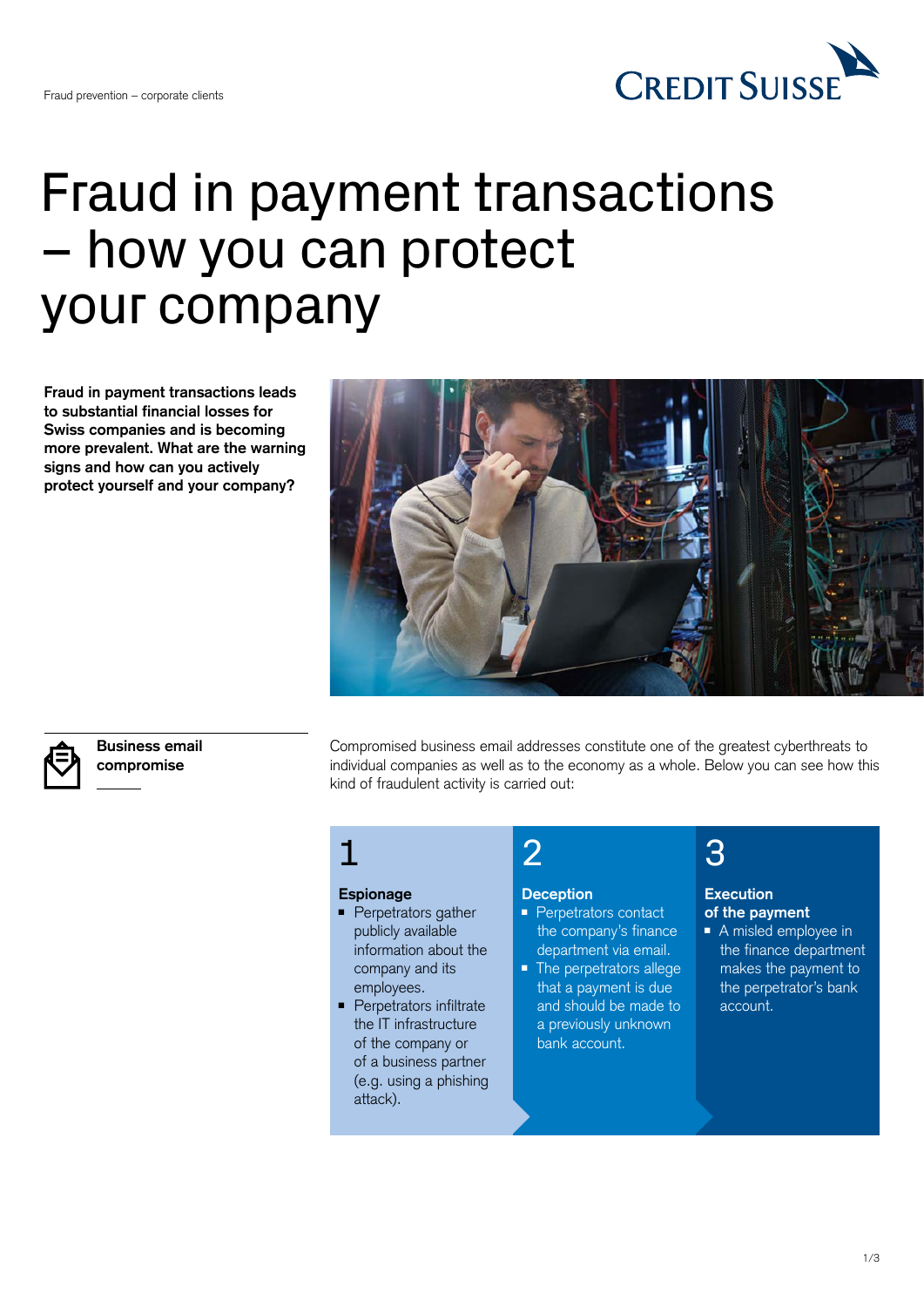

Successful CEO fraud attacks can bring your company to financial ruin since fraudsters want to access your company's assets. Below you can see how this kind of fraudulent activity is carried out:

#### **Espionage**

1

■ Perpetrators gather publicly available information about the company, its employees, and its decision-makers.

### **Deception**

 $\mathcal{P}$ 

- Perpetrators contact the company's finance department by impersonating one of the company›s decision-makers, such as the CEO, CFO, or an attorney.
- The perpetrators allege that an important payment for the company needs to be made urgently.

## 3

### **Execution of the payment**

■ A misled employee in the finance department makes the payment to the perpetrator's bank account.

### **Things you need to know:**

- Any company, regardless of size, industry, or domicile can be targeted by fraudsters.
- A poorly protected IT infrastructure opens the door to fraudsters.
- Email communication is not secure and can be manipulated.

As a company, you can take action to combat these risks. By taking the following behavioral measures, you can make it difficult for fraudsters to succeed in their attempts and thereby avoid financial losses.

#### **How to protect yourself:**

- Ensure your IT infrastructure is protected in line with the latest standards.
- Establish different communication channels with your clients and suppliers and keep these up to date (e.g. telephone, mobile, email, postal address).
- If a business partner gives you payment instructions that differ from the instructions you already have, such as a different bank or account number, verify these. Please note: Do this using a secure channel, e.g. a telephone number that has already been verified.
- Implement accounting processes that prevent fraudulent transactions from being executed, for example by:
	- Making the relevant internal departments aware of business email fraud and CEO fraud.
	- Avoiding sole signing authority.
	- Encouraging your employees to immediately report suspicious activity or incidents that they notice to an internal central office.
- Check what information you want to publish about your company and your employees. Keep the information published to a minimum.
- Consider filing criminal charges if you are affected by fraud, even if you have not suffered any financial damage.
- In the event of an incident, inform your house bank immediately. This allows your bank to take the necessary protective measures and to claim back a fraudulent transaction in a loss event.

Please do not hesitate to contact your client advisor if you have any questions.